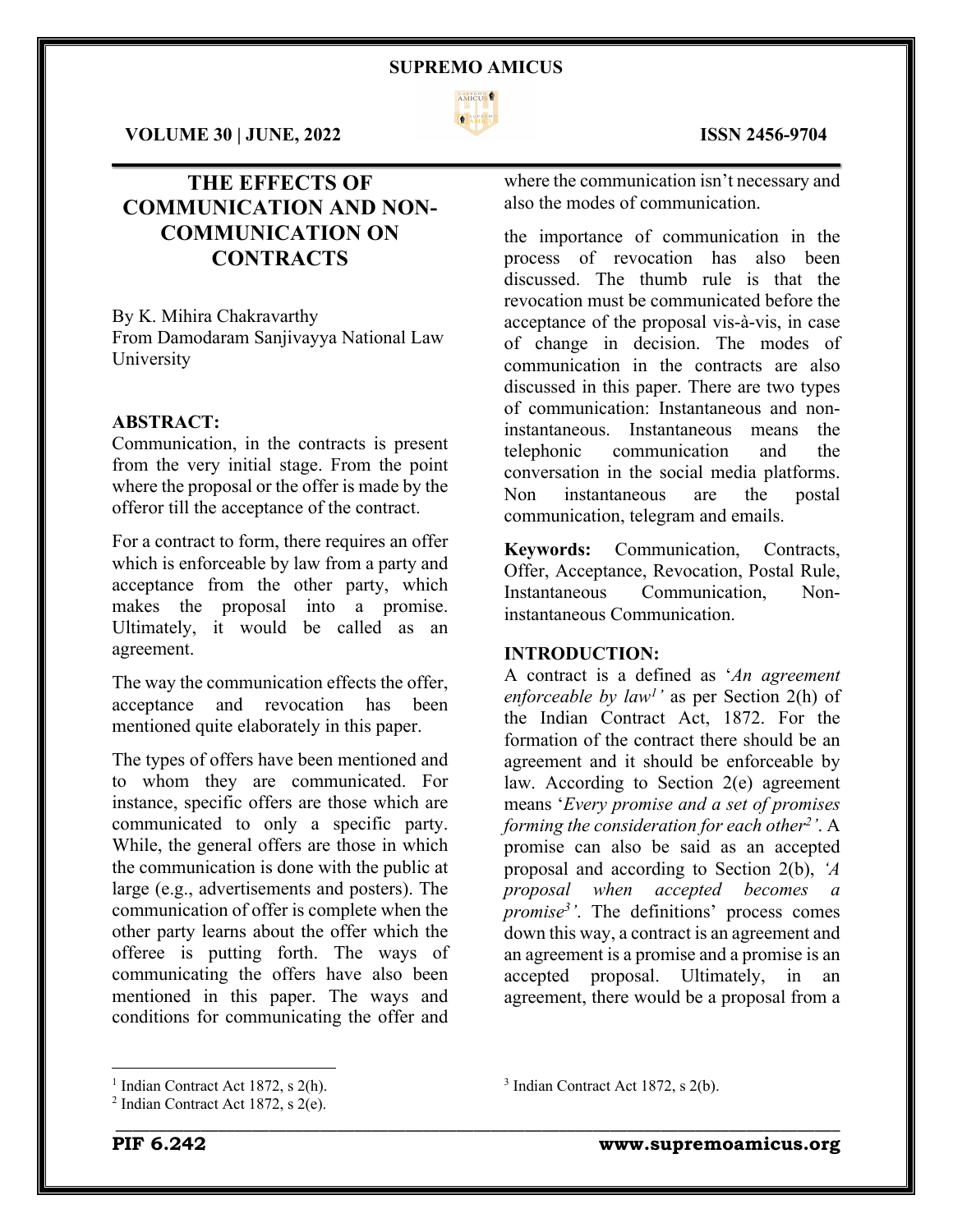

#### **VOLUME 30 | JUNE, 2022 ISSN 2456-9704**

side and acceptance must be present from the other side.

Effective communication about the offer and its acceptance, as well as a clear understanding of it, are critical for forming a valid contract and avoiding misunderstandings and misconceptions. Many contracts fail owing to a lack of communication, and persons are forced to face legal penalties. To avoid being affected by this, the contract's conditions must be well communicated.

According to Section 3 of The Indian Contract Act 1872, *The communication of proposals the acceptance of proposals, and the revocation of proposals and acceptances, respectively, are deemed to be made by any act or omission of the party proposing, accepting or revoking by which he intends to communicate such proposal, acceptance or revocation, or which has the effect of communicating it4 .*

In the whole procedure of formation of the contract, the *Communication* plays a key role. An offer is made by a party through communication to the offeree and acceptance of the offer must be apprised through the communication (i.e., verbal or through postal, etc.)

The Section 4 states: *The communication of a proposal is complete when it comes to the knowledge of the person to whom it is made5.*  If the acceptance of the proposal/offer isn't communicated then there wouldn't be a validity of the contract. Since, the offeror would not know if the offer has been by the offeree is accepted or not.

### $\mathcal{L}_\mathcal{L} = \mathcal{L}_\mathcal{L} = \mathcal{L}_\mathcal{L} = \mathcal{L}_\mathcal{L} = \mathcal{L}_\mathcal{L} = \mathcal{L}_\mathcal{L} = \mathcal{L}_\mathcal{L} = \mathcal{L}_\mathcal{L} = \mathcal{L}_\mathcal{L} = \mathcal{L}_\mathcal{L} = \mathcal{L}_\mathcal{L} = \mathcal{L}_\mathcal{L} = \mathcal{L}_\mathcal{L} = \mathcal{L}_\mathcal{L} = \mathcal{L}_\mathcal{L} = \mathcal{L}_\mathcal{L} = \mathcal{L}_\mathcal{L}$ **OFFER AND COMMUNICATION:**

As per the Section 2(a) of the Indian Contract Act 1872 an is defined as follows: '*When one person signifies to another his willingness to do or to abstain from doing anything, with a view to obtaining the assent of that other to such act or abstinence, he is said to make a proposal6* .'

The term signifies in this definition means that without the communication, there cannot be an offer.

For instance, If M wants to sell her necklace to L for rupees 2 lacs, this would be an offer. However, M has to communicate it to L about that only then, it could be considered to be an offer.

#### **Types of Offers:**

There are 3 types of offers. They are general offer, specific offer and invitation to offer. There can be no offer without communication.

1. **Invitation to offer-** It refers to the act of inviting people to make an offer in order to form a contract; the most simple and well-known example of invitation to offer is advertisement. When a party files a tender application to the institution, the tender advertisement becomes an invitation to offer.

It was held in *Gibson v Manchester City Council7*, that a policy for selling council houses to renters was not an offer, but rather an invitation to offer, and so no contract could be formed as a result of it.

<sup>4</sup> Indian Contract Act 1872, s 3.

<sup>5</sup> Indian Contract Act 1872, s 4.

 $6$  The Indian Contract Act 1872, s 2(a).

<sup>7</sup> *Gibson v Manchester City Council,* 1 All ER 972.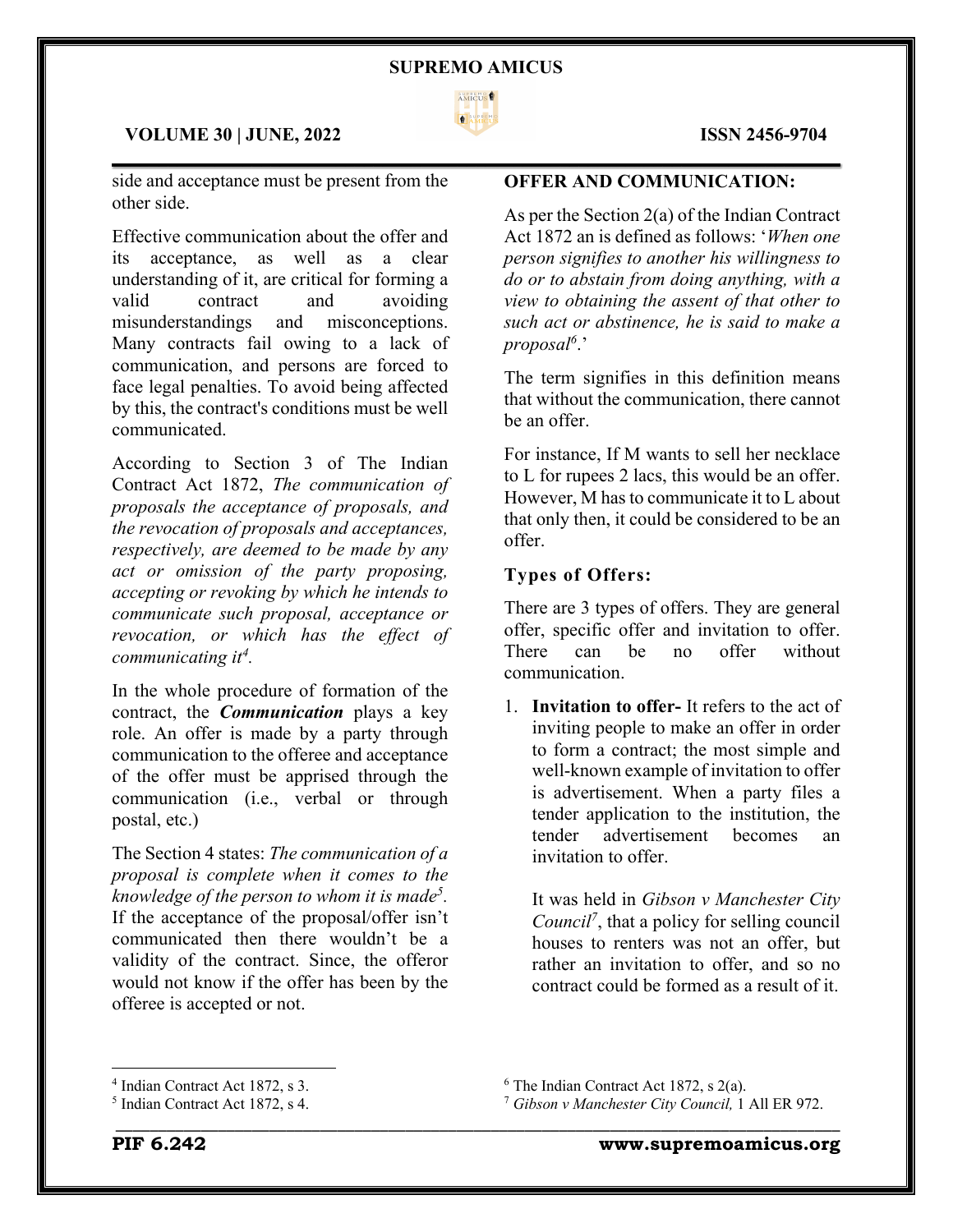

 $\mathcal{L}_\mathcal{L} = \mathcal{L}_\mathcal{L} = \mathcal{L}_\mathcal{L} = \mathcal{L}_\mathcal{L} = \mathcal{L}_\mathcal{L} = \mathcal{L}_\mathcal{L} = \mathcal{L}_\mathcal{L} = \mathcal{L}_\mathcal{L} = \mathcal{L}_\mathcal{L} = \mathcal{L}_\mathcal{L} = \mathcal{L}_\mathcal{L} = \mathcal{L}_\mathcal{L} = \mathcal{L}_\mathcal{L} = \mathcal{L}_\mathcal{L} = \mathcal{L}_\mathcal{L} = \mathcal{L}_\mathcal{L} = \mathcal{L}_\mathcal{L}$ 

#### **VOLUME 30 | JUNE, 2022 ISSN 2456-9704**

In *Harvey v Facey8* , it was determined that the telegram transaction between plaintiff and defendant was merely an informational exchange. The distinction between the offer and invitation to offer has been observed.

In *Said v Butt<sup>9</sup>*, the court ruled that a shop is a venue for bargains, not mandatory sales. The invitation to offer is primarily communicated through informational posters or advertising.

2. **General Offer-** An offer made to the public at large is known as general offer. In the case *Carlill v. Carbolic Smoke ball co.10,* The defendant advertised a medication known as carbolic smoke ball. According to the commercial, the indicated treatment is a preventive medicine for the condition known as influenza. It also promised that anyone who acquired influenza after using the drug would be given a 100-dollar incentive. The aforementioned sum was also placed with Alliance Bank in order to give the prize. Despite taking the medication as prescribed, the plaintiff contracted influenza. She claimed her compensation from the corporation, which denied it, claiming there wasn't communication of company's acceptance of the offer received.

#### **The contentions made by the company:**

- a. There was no intent, and advertising does not create a legal connection.
- b. The offer hasn't been made to a specific person.
- c. The communication of acceptance wasn't done through the direct communication.

The Court ruled in favour of the plaintiff since depositing money indicated their desire, making an offer to the world at large is known as a broad offer, and a general offer does not require communication of acceptance.

In *Lalman Shukla v. Gauri Datt11,* The defendant's nephew ran away from his home. The plaintiff (the defendant's servant) was dispatched to look for the missing youngster. Following the plaintiff's departure in search of the youngster, the defendant advertised a reward for anyone who could locate the boy. The plaintiff, who did not know about the award, was successful in finding the boy. When he discovered the defendant's declared reward, he filed a lawsuit against defendant to recover the prize money, as he had retrieved the youngster for free. The court ruled that since the plaintiff was unaware of the prize offer, his act of locating the missing youngster did not imply that he accepted the offer because he only learned about it after locating the boy. As a result, he was not eligible to receive the reward. According to contract law, an offer can only be accepted after the offeree becomes aware of it. It means that the offer must be offered by the offeror in order for the other party, the offeree, to accept it. This case law demonstrates the importance of communication of the offer.

3. **Specific Offer-** When the offer has been made to a specific person or a particular institution or a group then it is known as

<sup>10</sup> *Carlill v. Carbolic Smoke ball co.,* 2 QB 484 (QBD).

\_\_\_\_\_\_\_\_\_\_\_\_\_\_\_\_\_\_\_\_\_\_\_\_\_\_\_\_\_\_\_\_\_\_\_\_\_\_\_\_\_\_\_\_\_\_\_\_\_\_\_\_\_\_\_\_\_\_\_\_\_\_\_\_\_\_\_\_\_\_\_\_\_\_\_\_\_\_\_\_\_\_\_\_\_

<sup>11</sup> *Lalman Shukla v. Gauri Datt*¸ [1913] 40 ALJ 489.

<sup>8</sup> *Harvey v. Facey*, (1893) AC 552.

<sup>9</sup> *Said v. Butt*, [1920] 3 KB 497.

**PIF 6.242 www.supremoamicus.org**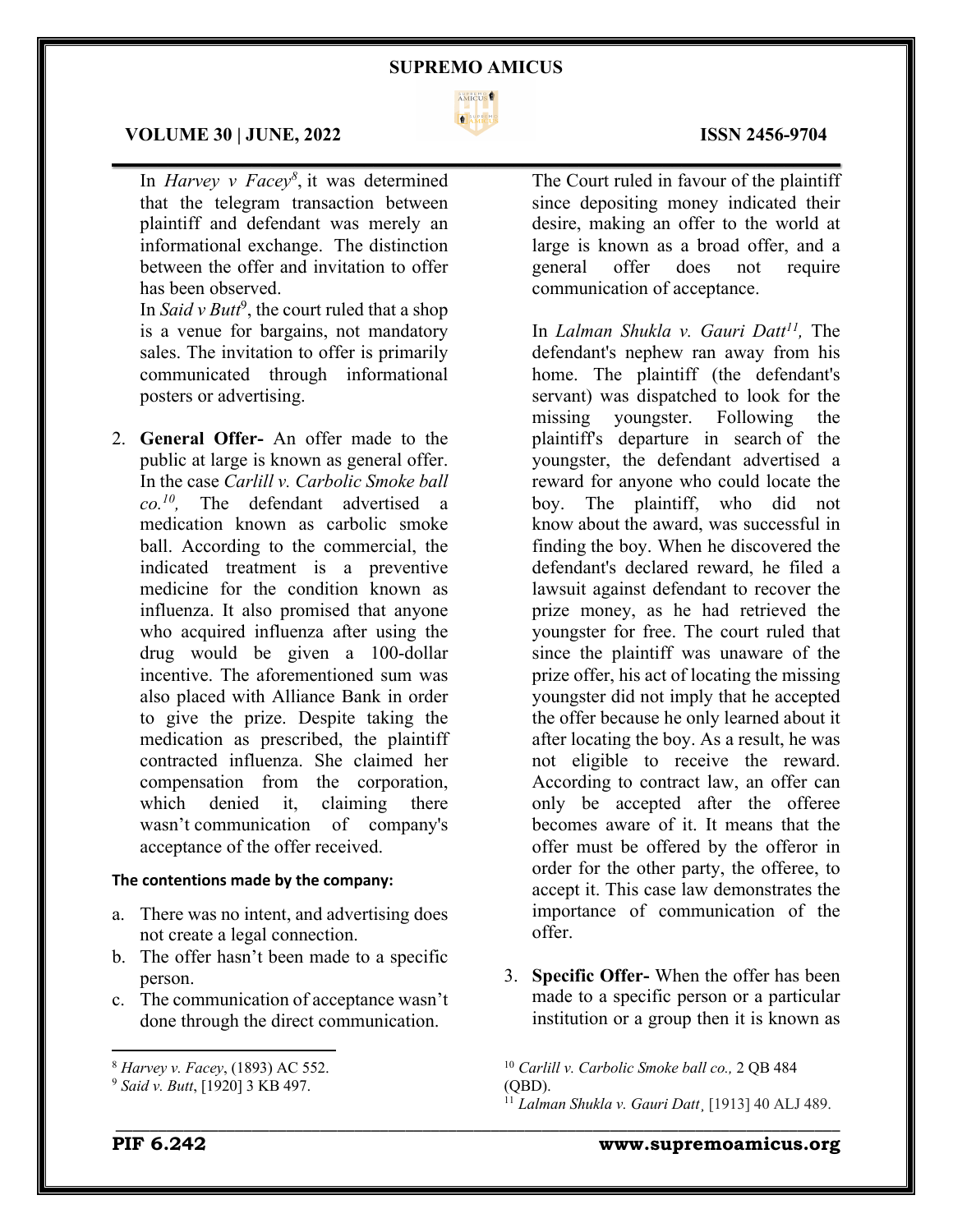

 $\mathcal{L}_\mathcal{L} = \mathcal{L}_\mathcal{L} = \mathcal{L}_\mathcal{L} = \mathcal{L}_\mathcal{L} = \mathcal{L}_\mathcal{L} = \mathcal{L}_\mathcal{L} = \mathcal{L}_\mathcal{L} = \mathcal{L}_\mathcal{L} = \mathcal{L}_\mathcal{L} = \mathcal{L}_\mathcal{L} = \mathcal{L}_\mathcal{L} = \mathcal{L}_\mathcal{L} = \mathcal{L}_\mathcal{L} = \mathcal{L}_\mathcal{L} = \mathcal{L}_\mathcal{L} = \mathcal{L}_\mathcal{L} = \mathcal{L}_\mathcal{L}$ 

#### **VOLUME 30 | JUNE, 2022 ISSN 2456-9704**

a specific offer. In this aspect, the communication of the proposal and the acceptance is necessary.

In the case of *Bhagwandas Goverdhandas Kedia v. Girdharilal Parshottamdas and Co. and Ors.*12, The plaintiffs offered to purchase cotton seed cake from defendants, and the resulting contract was negotiated as an oral contract through the telephone on July 22, 1959. The court stated that the parties are in indirect presence of each other on telephones, assuming the parties to be the callers.

The court relied on the English case law of *Entores Ltd. v. Mills Far East Corporation*13, which held that in situations of instantaneous communication, the contract is only complete when the seller receives a "yes," and the contract is created based on where it is formed, to avoid jurisdictional issues in the event of a breach.

The court reasoned that, considering the critical nature of a telephone discussion, the parties are in a sense present with each other and talks are closed by instantaneous communication. They believe that in circumstances where a contract is to be finished by instantaneous modes of communication, the contract can only be completed when the offer's acceptance reaches the offeree, and that exceptions for non-immediate modes of communication will not be applied. This case law demonstrates the importance of rapid offer communication.

### **Communication of Offer/ Proposal:**

The primary part of the proposal's definition emphasises on the requirement of the willingness to make a proposal which must be 'signified'. In the traditional terms of the law of contracts, the proposal/ offer must be communicated to the other party (i.e., offeree).<sup>14</sup>

The importance of the communication of offer has been enlightened in the previously mentioned case of *Lalman Shukla v. Gauri Datt*<sup>15</sup> where the court stated, "There was never an enforceable agreement as the acceptor never had the knowledge of such an offer and without which he could never give his assent." The Section 4 says*, the communication of a proposal is complete when it comes to the knowledge of the person to whom it is made.*

According to Section 9: *Promises, express and implied. – In so far as the proposal or acceptance of any promise is made in words, the promise is said to be express. In so far as such proposal or acceptance is made otherwise than in words, the promise is said to be implied.16*

1. **Express communication of the offer**this occurs when the offer is made directly.

Cross offer- it occurs when two parties simultaneously offer the same thing to each other without being aware of the other party's proposal.

Counter offer occurs when a party to which the proposal is made respond with another

\_\_\_\_\_\_\_\_\_\_\_\_\_\_\_\_\_\_\_\_\_\_\_\_\_\_\_\_\_\_\_\_\_\_\_\_\_\_\_\_\_\_\_\_\_\_\_\_\_\_\_\_\_\_\_\_\_\_\_\_\_\_\_\_\_\_\_\_\_\_\_\_\_\_\_\_\_\_\_\_\_\_\_\_\_ <sup>12</sup> *Bhagwandas Goverdhandas Kedia v. Girdharilal Parshottamdas and Co. and Ors*., AIR 1966 SC 543. <sup>13</sup> *Entores Ltd. v. Mills Far East Corporation,* (1955) 2 Q.B.D 327.

<sup>14</sup> *Lalman Shukla v. Gauri Datt*¸ [1913] 40 ALJ 489. <sup>15</sup> Rajesh Kapoor, *Avtar Singh's Contract & Specific Relief* (Abhinandan Malik, 13<sup>th</sup> edn, EBC 2021) 8. <sup>16</sup> The Indian Contract Act 1872, s 19.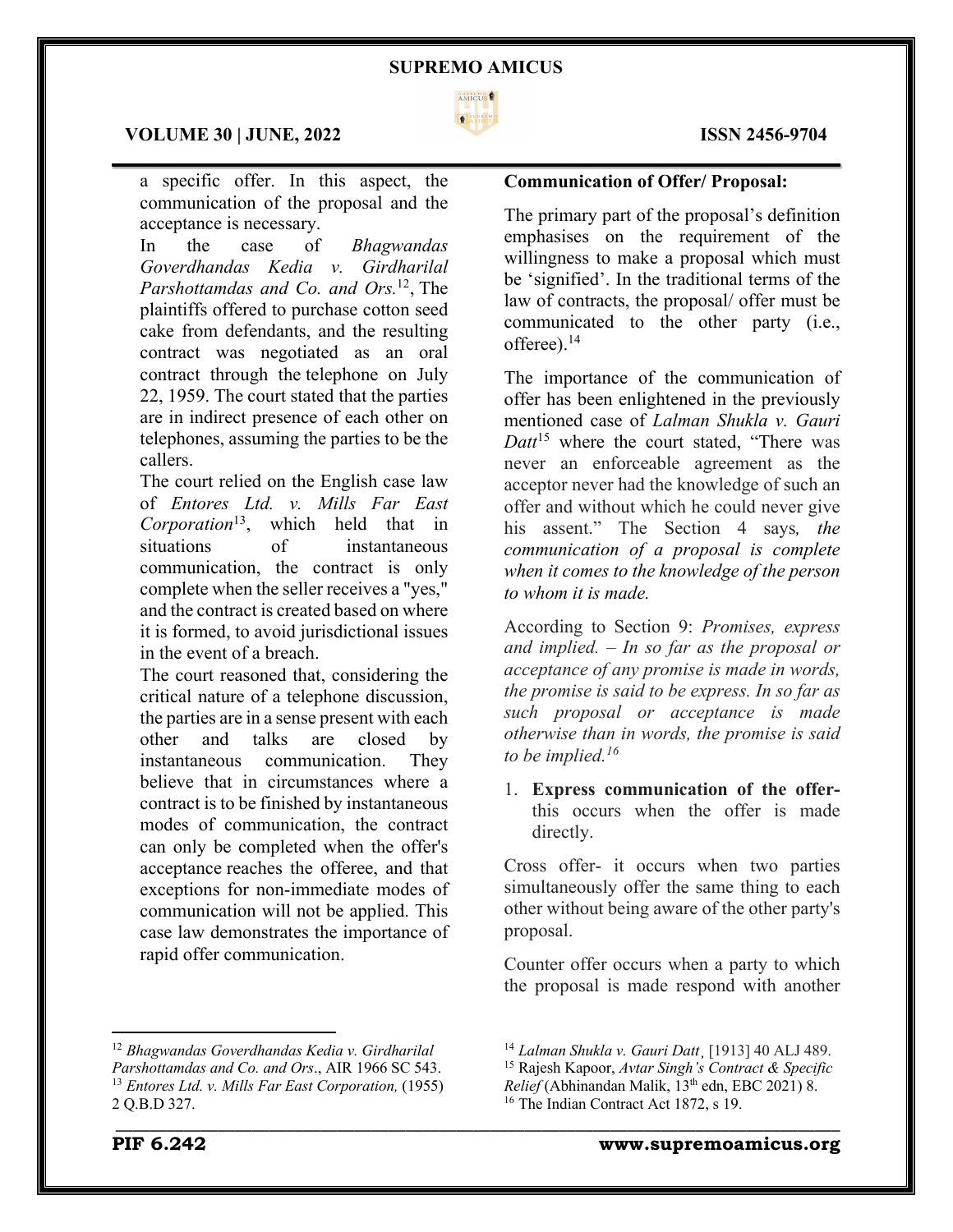

### **VOLUME 30 | JUNE, 2022 ISSN 2456-9704**

offer that changes the conditions of the previous offer.

*Wrench v. Hyde<sup>17</sup>*, was a property sale case in which the defendant offered to sell his property i.e., farm for a certain (1200 pounds) price, which the plaintiff declined, and then the defendant reduced the price (1000 pounds) and made another offer, which the plaintiff also declined, and then the plaintiff sent counter offer (950 pounds), which the defendant refused. The plaintiff eventually agreed to purchase the farm for the defendant's second offer (1000 pounds), which the defendant declined. The plaintiff subsequently filed a specific performance complaint in court. The Court ruled in favour of the defendant, holding that when a counter offer is made, the initial offer is superseded and destroyed.

2. **Communication of offer through service rendering-** It is an inferred offer through service rendering. However, it has been deemed inadmissible since an offer can't be granted in ignorance; it must be notified to the party to whom it is made.

In *Taylor v. Laird18*, The claimant worked as the ship's captain possessed by the defendants. During his cruise return to Britain, he voluntarily relinquished his post as captain and performed like an ordinary member of the crew at a foreign port. This shift in position was not communicated to the defendant. When he returned, he attempted to recover pay from defendant for his duties as a crew member on the trip.

The issue was whether defendant had approved the claimant's job offer while being uninformed of it, and whether the defendant was contractually obligated to pay the claimant's wages for his labour aboard the ship on the return journey<sup>19</sup>. The court ruled that the claimant wasn't really eligible to wages for the return trip because he had not entered into a contract with the defendant for the execution of his employment as an ordinary crew member. There was no foundation for a contract because the defendant had not received any contact or proposal of work in this role from the claimant. The court concluded that it would be unreasonable to bind a party to an offer that he was not made aware of and hence had no option to accept or reject; as a result, accepting an offer 'in ignorance' is not permissible in English contract law.

Pollock said:

"One cleans another's shoes; what can the other do but put them on? Is that evidence of a contract to pay for the cleaning? In some cases, the services rendered are

necessity and the need of the hour, one may resituate for the said service voluntarily, but there is no contractual obligation."

https://www.lawteacher.net/cases/taylor-vlaird.php?vref= $1 >$ accessed 22 May 2022.

# \_\_\_\_\_\_\_\_\_\_\_\_\_\_\_\_\_\_\_\_\_\_\_\_\_\_\_\_\_\_\_\_\_\_\_\_\_\_\_\_\_\_\_\_\_\_\_\_\_\_\_\_\_\_\_\_\_\_\_\_\_\_\_\_\_\_\_\_\_\_\_\_\_\_\_\_\_\_\_\_\_\_\_\_\_

<sup>17</sup> *Wrench v. Hyde,* 49 ER 132.

<sup>18</sup> *Taylor v. Laird,* **(1856) 25 LJ Ex 329.**

<sup>19</sup> All Answers ltd, 'Taylor v Laird' (*Lawteacher.net*, May 2022) <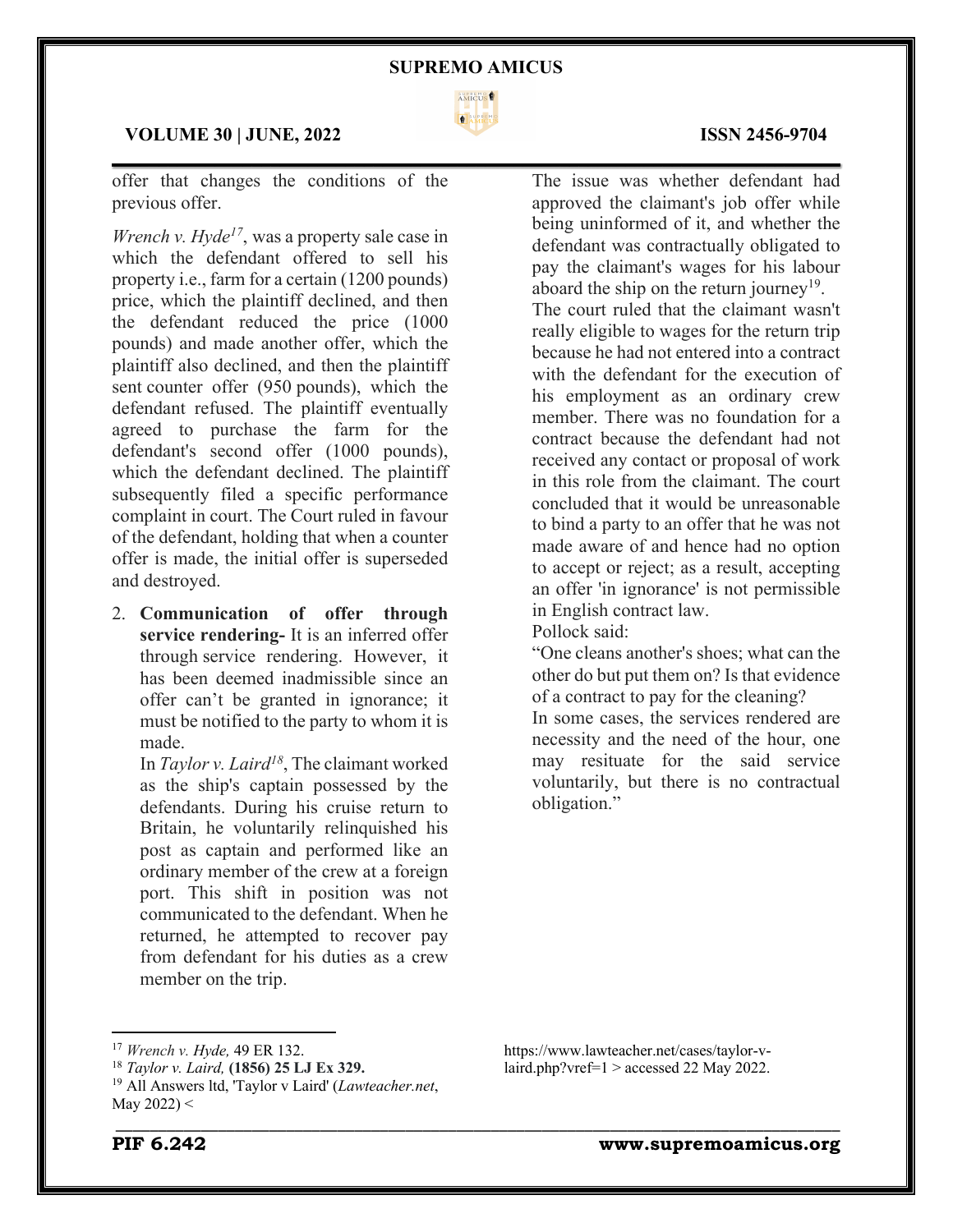

**VOLUME 30 | JUNE, 2022 ISSN 2456-9704**

## **ACCEPTANCE AND COMMUNICATION:**

**Acceptance is communicated by an overt act or through behaviour (Words spoken or written, or actions taken):** In *Brogden v. Metropolitan Railway & Company*20, "The plaintiff supplied coal to the defendant railway firm. They have been bargaining informally without a written contract for several years. Both sides believe that signing a formal written contract is preferable. The plaintiff made a few small changes and filled in certain gaps before returning it to the defendant. The defendant just provided the documentation but never accepted the contract, which was never communicated to the plaintiff. Then there was a disagreement, and the written agreement was called into doubt. Despite the lack of communication of acceptance, it was determined that a written contract was enforceable."

**Communication must be made to the offeror:** In the case of *Felt house v. Bindley*<sup>21</sup>*,* "the plaintiff Felt house told his nephew that he would buy his nephew's horses. He told his nephew that if he did not hear from him, he would take ownership of the horse. The nephew is currently auctioning off his other possessions. Mr. Bindley instructed the auctioneer not to sell the horse. Mr. Bindley inadvertently auctioned off the horse. Bindley was summoned to court by Felt house. The contract between the plaintiff and his nephew was not consummated, according to the court, because the nephew did not accept the offer. The court decided

<sup>20</sup> *Brogden v. Metropolitan Railway & Company,* (1877) 2 AppCas 666.

that before an offer can be considered a contract, it must be clearly specified. This is a historical case that emphasizes the necessity of communication when it comes to contract. There can be no contract without appropriate communication."

**Communication must be initiated by the acceptor:** In *Powell v. Lee22* "it had a plaintiff who applied for the position of headmaster and was accepted by the school board. Prior to the formal appointment, a director informed Powell of the decision, which was later retracted by the board of directors. The school breached the contract, and the court concluded that because the offeror failed to indicate acceptance, there is no functional contract. To be deemed effective, the acceptance must be communicated to the provider by the recipient of the offer or a lawfully authorized person on its behalf. It is not a contract if the contact is done through unauthorized personnel."

As per Section 4 of ICA, *the communication of an acceptance is complete- as against the proposer, when it is put in a course of transmission to him, so as to be out of the power of the acceptor; as against the acceptor, when it comes to the knowledge of the proposer*23:

In *Household Fire & Accident Insurance Co. v. Grant<sup>24</sup>*, "Mr Grant, the defendant, applied for shares in the complainant's company, Household Fire Insurance. The complainants assigned Mr Grant shares and concluded the contract by mailing him a letter with notice of the allotment. This letter, however, never

<sup>21</sup> *Felthouse v. Bindley,* 142 ER 1037.

<sup>22</sup> *Powell v. Lee*, 99 LT 284.

<sup>23</sup> Nipun Chandrakar, 'Role of Communication in law of contract' (*iPleaders,* 4 May 2021) <

https://blog.ipleaders.in/role-communication-lawcontract/ > accessed on 23 May 2022. <sup>24</sup> *Household Fire & Accident Insurance Co. v.* 

*Grant, LR 4 Ex D 216.*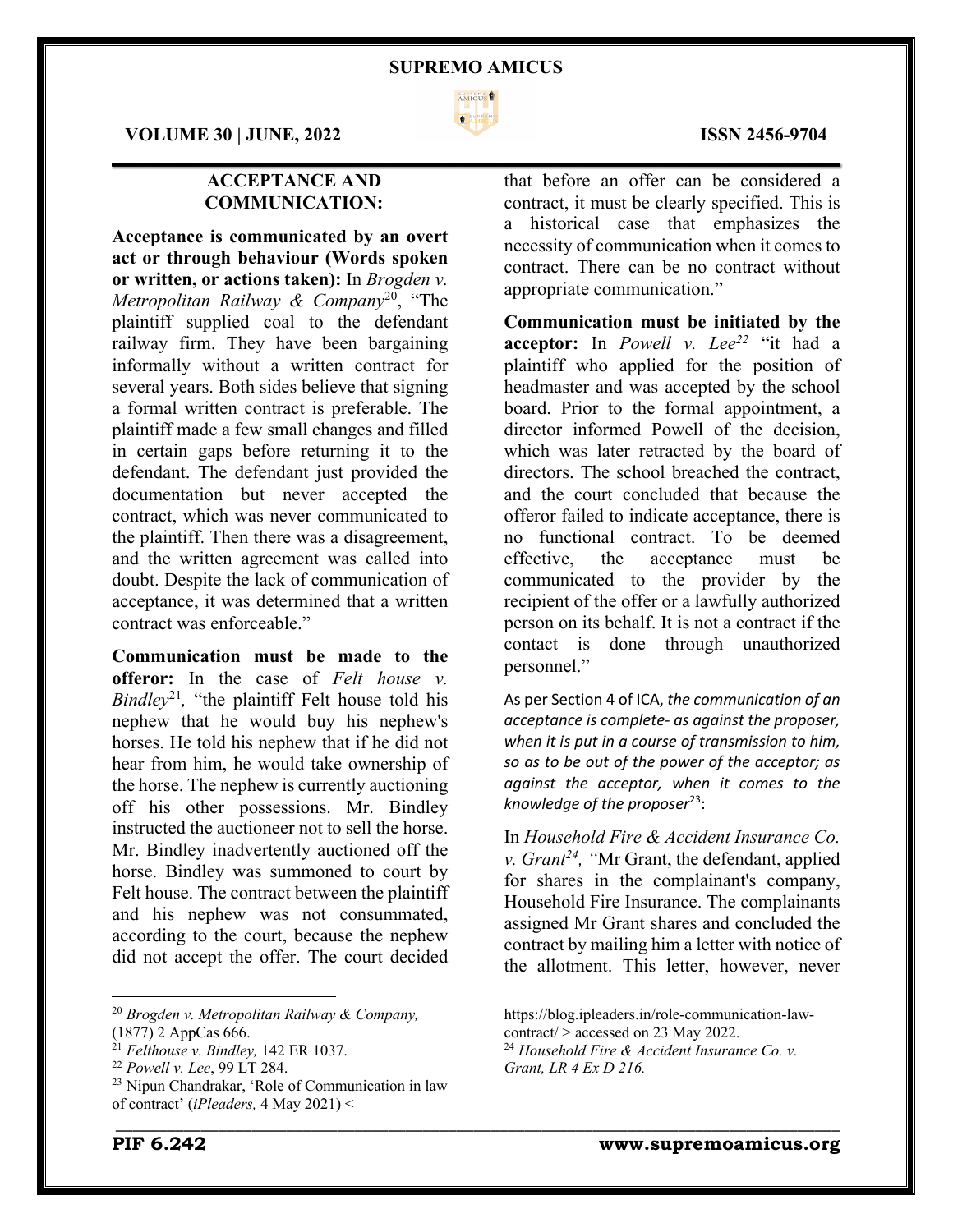

 $\mathcal{L}_\mathcal{L} = \mathcal{L}_\mathcal{L} = \mathcal{L}_\mathcal{L} = \mathcal{L}_\mathcal{L} = \mathcal{L}_\mathcal{L} = \mathcal{L}_\mathcal{L} = \mathcal{L}_\mathcal{L} = \mathcal{L}_\mathcal{L} = \mathcal{L}_\mathcal{L} = \mathcal{L}_\mathcal{L} = \mathcal{L}_\mathcal{L} = \mathcal{L}_\mathcal{L} = \mathcal{L}_\mathcal{L} = \mathcal{L}_\mathcal{L} = \mathcal{L}_\mathcal{L} = \mathcal{L}_\mathcal{L} = \mathcal{L}_\mathcal{L}$ 

#### **VOLUME 30 | JUNE, 2022 ISSN 2456-9704**

made it to Mr Grant since it was misplaced in the mail. As a result, Mr Grant never paid for the shares. When the Household Fire Insurance Company declared bankruptcy, the liquidator demanded payment of the shares from the defendant. Mr Grant refused to pay because he did not consider himself a shareholder and did not believe there was a binding contract in his mind.

The court ruled that the liquidator was entitled to receive money since Mr Grant and the Household Fire Insurance business had a valid contract. This ruling was challenged. The appeal addressed whether the share offer had been accepted and if there existed a legally enforceable contract. The appeal was dismissed, and it was determined that the parties had a legitimate contract for the shares. The postal rule, which provides that acceptance is effective when mailed, was upheld, as long as the parties see the post as an acceptable mode of communication. This law holds true even though Mr Grant never received the letter. According to Lord Justice Thesiger, posting acceptance results in a meeting of minds, which results in a binding contract. Lord Justice Bramwell argued that the postal rule can stymie transactions and that acceptance should be effective only when the letter arrives<sup> $25$ </sup>.

In *Adams v Lindsell*26, "the defendant promised to sell wool to the plaintiff through mail; however, due to the letter's incorrect address, it would not reach to the plaintiff's address until September 5. This also caused a delay in the letter of acceptance, which came on September 9 at the defendant's location, while the defendant already had sold wool to

a third party on September 8th. The court was asked to rule on when the acceptance was made, and when the contract began.

The Court ruled in favour of the plaintiff, holding that the acceptance was completed as against the offeror at the moment the letter was mailed, and so a contract existed here between the plaintiff and the defendant, and selling wool to a third party was indeed a breach of that contract. When it comes to the awareness of the proposer, the court additionally decided that the communication of acceptance had accomplished as against the acceptor. This is regarded as a watershed moment in postal law.

When it comes to accepted communication via electronic devices, India follows the rule set in *Bhagwandas Goverdhandas Kedia v. Girdharilal Parshottamdas & Company and Others*<sup>27</sup>. In this case, the court found that an electronic contract is formed when the offeror receives notification of acceptance".

**The communication of a revocation is complete- as against the person who makes it, when it is put into a course of transmission to the person to whom it is made, so as to be out of the power of the person who makes it28;**

• A withdraws his proposal through telegram

<sup>25</sup> Kashmitha Belwalkar, 'Communication in Contracts' (*Aishwarya Sandeep,* 4 August 2021) < https://aishwaryasandeep.com/2021/08/04/communic ation-in-contract-law/ >accessed on 23 May 2022.

<sup>26</sup> *Adams v Lindsell*, 106 ER 250.

<sup>27</sup> *Bhagwandas Goverdhandas Kedia v. Girdharilal Parshottamdas & Company and Others* (n 12).  $28$  Rajesh Kapoor (n 15) 61.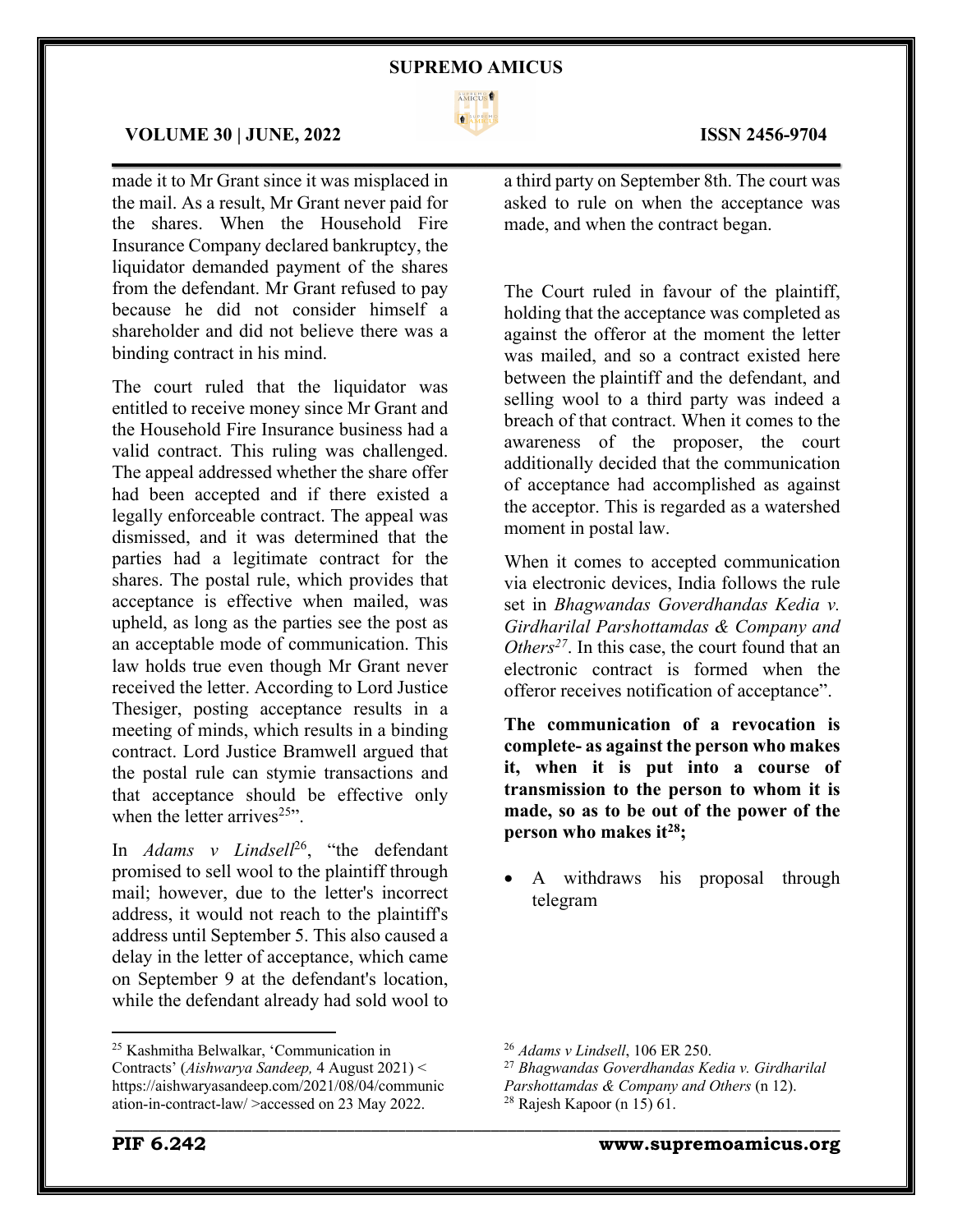

 $\mathcal{L}_\mathcal{L} = \mathcal{L}_\mathcal{L} = \mathcal{L}_\mathcal{L} = \mathcal{L}_\mathcal{L} = \mathcal{L}_\mathcal{L} = \mathcal{L}_\mathcal{L} = \mathcal{L}_\mathcal{L} = \mathcal{L}_\mathcal{L} = \mathcal{L}_\mathcal{L} = \mathcal{L}_\mathcal{L} = \mathcal{L}_\mathcal{L} = \mathcal{L}_\mathcal{L} = \mathcal{L}_\mathcal{L} = \mathcal{L}_\mathcal{L} = \mathcal{L}_\mathcal{L} = \mathcal{L}_\mathcal{L} = \mathcal{L}_\mathcal{L}$ 

#### **VOLUME 30 | JUNE, 2022 ISSN 2456-9704**

- When the telegram is sent, the revocation is complete in comparison to A

- It is complete in relation to B after B receives it

- B cancels his acceptance through telegram
	- B's revocation is complete in relation to B when the telegraph is sent, and in relation to A when it reaches him.29

#### **Communication when it isn't necessary-**

However, in some instances, communication of approval is not required. The offeror may provide a certain form of acceptance, and the acceptor must simply follow that mode. Then there may be an offer that implies that acting on its terms is adequate acceptance. An offer of this type is an announcement to pay a prize for finding a missing item. Sometimes, the offeror may have regarded a certain act by the acceptor as comparable to acceptance.30

In the case of Carlill v. Carbolic Smoke Balls, L.J. Bowen has observed the following regarding this aspect: But there is this clear gloss to be made upon that doctrine, that as notification of acceptance is required for the benefit of the person who makes the offer, the person who makes the offer may dispense with notice to himself if he thinks it desirable to do so, and I suppose there can be no doubt that where a person in an offer made by him to another person, expressly or impliedly intimates a particular mode of acceptance as sufficient to make the bargain binding, it is only necessary for the other person to whom such offer is made to follow the indicated method of acceptance; and if the person making the offer, expressly or impliedly intimates in his offer that it will be sufficient to act on the proposal without communicating acceptance of it to himself, performance of the condition is a sufficient acceptance without notification.31

In another similar case *Taylor v. Allon32*, a motorcyclist was penalized for riding his bike on a public street without third-party insurance. His insurance had terminated, but his employer had provided him with a temporary cover letter. He had not accepted this, therefore there was no contract at the relevant date, however the temporary risk note remained in effect.

Lord Parker, on the other hand, stated that if he would have taken out his motorcycle based on the temporary risk note, there would have been enough acceptance by conduct without communication. Even yet, though he could have protected his skin by displaying the unaccepted temporary cover, he could always disclaim his duty to the firm to pay the premium.

### **When Parties in direct communication:**

This rule, that the acceptance is completed as against the proposer only when letter is posted, is most likely intended to apply solely when the parties are apart and communicate

<sup>29</sup> R. Yashod Vardhan, Chitra Narayana and Vinod Kumar, *Pollock and Mulla: The Indian Contract Act 1872* (16th edn, Lexis Nexis 2022) 102. <sup>30</sup> Rajesh Kapoor (n 15) 30.

<sup>31</sup> Carlill v. Carbolic (n 10).

<sup>32</sup> *Taylor v. Alton*, (1966) 1 QB 304; (1965) 2 WLR 598.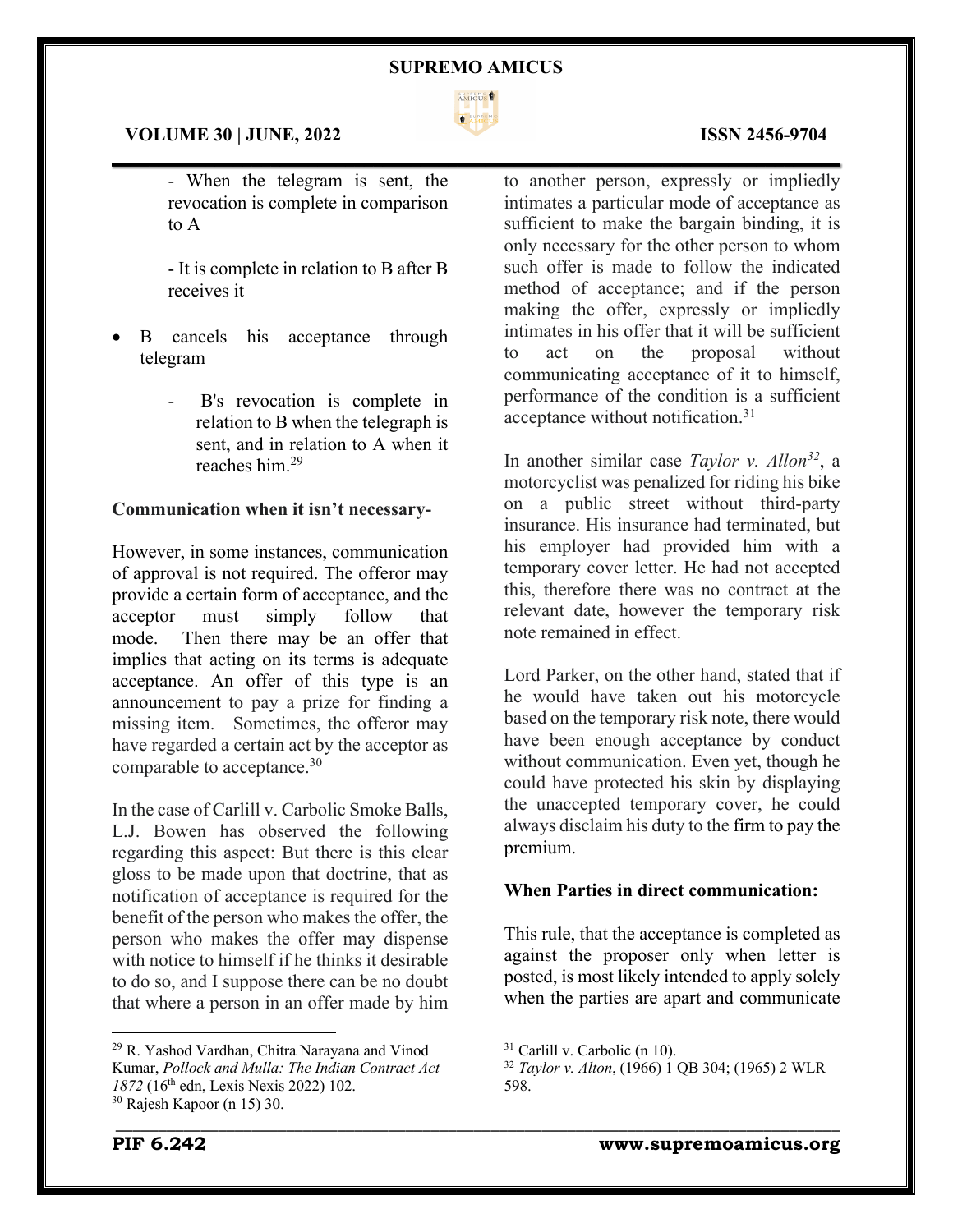

 $\mathcal{L}_\mathcal{L} = \mathcal{L}_\mathcal{L} = \mathcal{L}_\mathcal{L} = \mathcal{L}_\mathcal{L} = \mathcal{L}_\mathcal{L} = \mathcal{L}_\mathcal{L} = \mathcal{L}_\mathcal{L} = \mathcal{L}_\mathcal{L} = \mathcal{L}_\mathcal{L} = \mathcal{L}_\mathcal{L} = \mathcal{L}_\mathcal{L} = \mathcal{L}_\mathcal{L} = \mathcal{L}_\mathcal{L} = \mathcal{L}_\mathcal{L} = \mathcal{L}_\mathcal{L} = \mathcal{L}_\mathcal{L} = \mathcal{L}_\mathcal{L}$ 

#### **VOLUME 30 | JUNE, 2022 ISSN 2456-9704**

by post. In England, its use has been limited to circumstances in which the post is employed, and the illustration b) attached to Section 4 similarly assumes communication by post. "Where, however, the parties are in each other's presence or, although being separated in distance," they are in direct communication, such as by phone, no contract will arise until the offeror receives notification of acceptance. This is evident from the remarks given in the case of *Entores Ltd v Miles Far East Corporation.*'

Denning LJ made the following observation: "First, take a circumstance in which two people make a contract by word of mouth in the presence of one another." Assume I yell an offer to a man across a river or a courtyard, but I don't hear his response because it is blocked out by an aircraft flying overhead. There is currently no contract. If he wants to form a contract, he must wait until the airplane has departed before shouting his acceptance so that I can hear what he says. Consider the following scenario: two persons enter into a contract over the phone. Assume, for example, that I make an offer to a man over the phone and the line goes "dead" in the middle of his response, such that I do not hear his words of acceptance. There is no contract at that point. The facts of the case were that an offer was made from London to a party in Holland by telex, and it was promptly accepted via telex, with the only question being whether the contract was made in England or Holland. The Court of Appeal ruled that telex is a mode of immediate communication and that "the rule concerning instantaneous communications between parties is different from the rule about post."

<sup>33</sup> *Entores Ltd v Miles Far East Corporation,* [1955] EWCA Civ 3.

The contract is only complete when the offeree accepts it. 33

Where the proposal and acceptance are made via letter, the contract is made at the location where the acceptance letter is placed.

The Supreme Court remarked that "authorities in India" indicate a pretty uniform trend that in case of post-contract negotiations, the contract is complete when acceptance of the offer is put into a process of transmission to the offeror." Thus, where a premium due on a life insurance policy was sent by money order, it was determined that the policy had been revived from the date of the money order rather than the date of its receipt by the firm.

The insured died in the meantime, and his wife received the proceeds. Whatever validity this rule may have from the perspective of the assured or offeree, it definitely makes the offeror's situation terrible. The prevailing feeling is that even in the case of postal communications, the principle of consensus or "meeting of minds" should be followed, and no contract should be entered into until acceptance is received.

In *Holwell Securities Ltd v Hughes*<sup>34</sup>, it was decided that if an option to acquire land was exercisable by notice, the mere posting of the notice, which was never delivered, was not a genuine exercise of the option.

The Supreme Court has approved the "Entores case":

The Supreme Court upheld the Entores principle in the aforementioned *Bhagwandas* 

<sup>34</sup> *Holwell Securities Ltd v Hughes,* 1 WLR 155.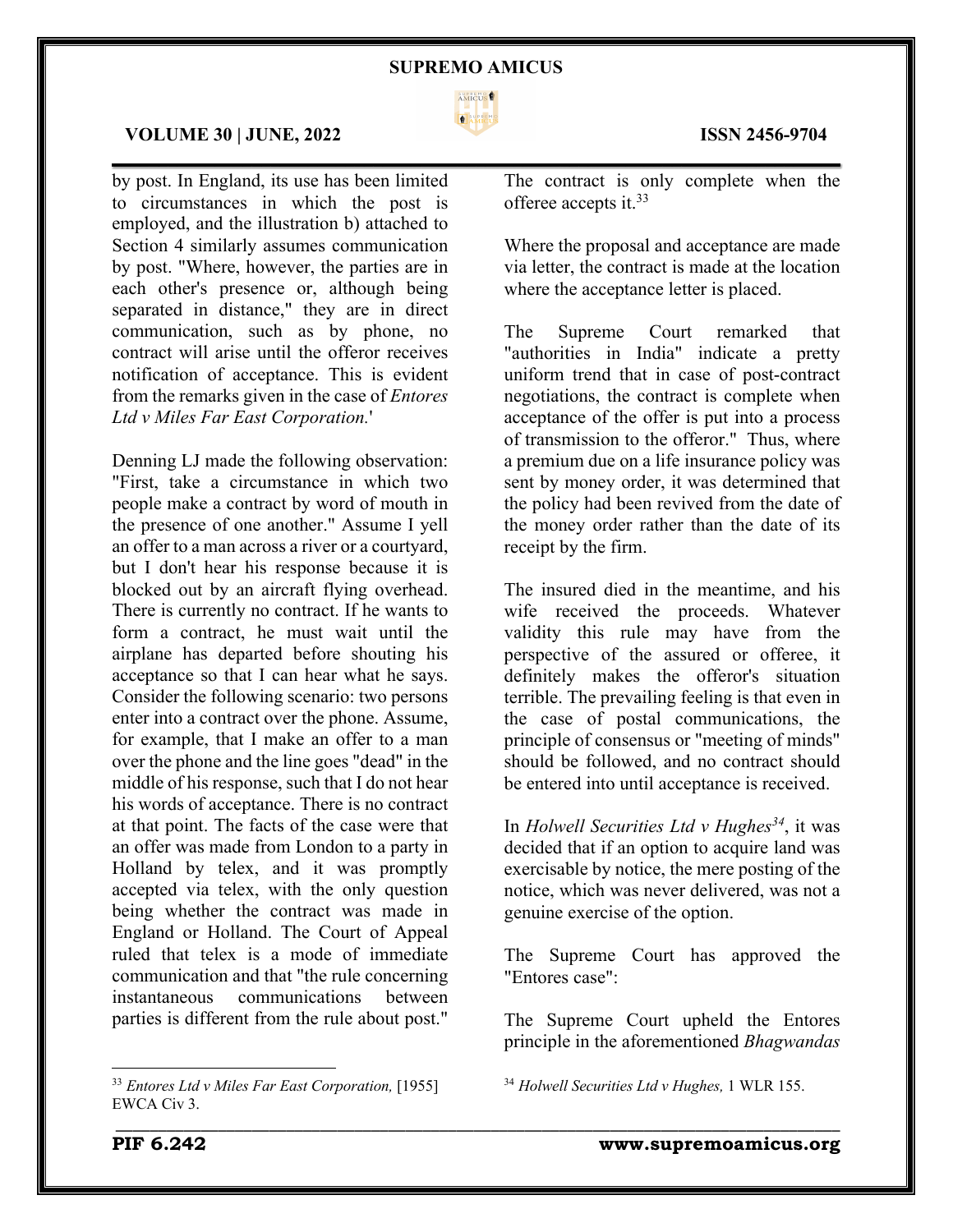

#### **VOLUME 30 | JUNE, 2022 ISSN 2456-9704**

*Goverdhandas Kedia v Girdharilal Parshottamdas & Others*, case.

In this case, the plaintiffs made an offer to the defendants in Khamgaon to acquire specific items from Ahmedabad, and the defendants accepted the offer. The question was whether the discussion resulted in a contract at Khamgaon not in Ahmedabad A majority of the judges (Hidayatullah J [later CJ]) (dissenting) opted to accept the English norm established in the Entores case and saw no need to apply the post office rule to telephone communications. Shah J (later CJ) believed "Section 4 does not suggest that the contract is made in one location qua the proposer and another one qua the acceptor. "

The contract is completed when the offeror receives notification of acceptance. However, he added, the draftsman of the Indian Contract Act could not have anticipated the use of the telephone because it had not yet been invented, and hence the section's terms should be limited to communications by post.

Hidayatullah J (later CJ) stated, "Despite the fact that "the statute was framed at a time when telephones, wireless, Telstar, and Early Bird were not envisioned," Section 4's language is flexible enough to cover telephonic communications.

The text of the Act should not be completely ignored by the courts. When the words of acceptance are said into the phone, they are transmitted to the offeror in such a way that they are beyond the acceptor's control. The acceptor is unable to recall them. Because the

 $\mathcal{L}_\mathcal{L} = \mathcal{L}_\mathcal{L} = \mathcal{L}_\mathcal{L} = \mathcal{L}_\mathcal{L} = \mathcal{L}_\mathcal{L} = \mathcal{L}_\mathcal{L} = \mathcal{L}_\mathcal{L} = \mathcal{L}_\mathcal{L} = \mathcal{L}_\mathcal{L} = \mathcal{L}_\mathcal{L} = \mathcal{L}_\mathcal{L} = \mathcal{L}_\mathcal{L} = \mathcal{L}_\mathcal{L} = \mathcal{L}_\mathcal{L} = \mathcal{L}_\mathcal{L} = \mathcal{L}_\mathcal{L} = \mathcal{L}_\mathcal{L}$ communication is instantaneous, the contract

is formed right away.

Fax communication is comparable to telex communication. Fax communication is also instant communication. It works with a phone connection. The standard rule applies. Fax communication, like telephone communication, is complete when the offeror receives the acceptance. The mere absence of a signed formal contract has no bearing on the unconditional acceptance of a proposal or the implementation of the contract that results from it. Sections 4 and 7 were satisfied by the unequivocal acceptance of a contract by email of an offer made via e-mail outlining the terms and conditions."35

#### **Acceptance Communication Mode:**

To turn a proposal into a promise, the acceptance must—

(1) be unqualified and absolute;

(2) be expressed in a common and acceptable manner, unless the proposal specifies how it is to be approved. If the proposal specifies how, it should be accepted and the acceptance is not made in that manner, the proposer may, within a reasonable time after the acceptance is communicated to him, insist that his proposal be accepted in the prescribed manner and not otherwise; if he fails to do so, he accepts the acceptance.<sup>36</sup>

Acceptance communication is initiated using words, whether oral or written. It can be done by phone calls, e-mails, telegrams, and so on.

*<sup>35</sup> Bhagwandas Goverdhandas Kedia v. Girdharilal Parshottamdas and Co. and Ors.,* AIR 1966 SC 543.

 $36$  Kashmitha (n 15).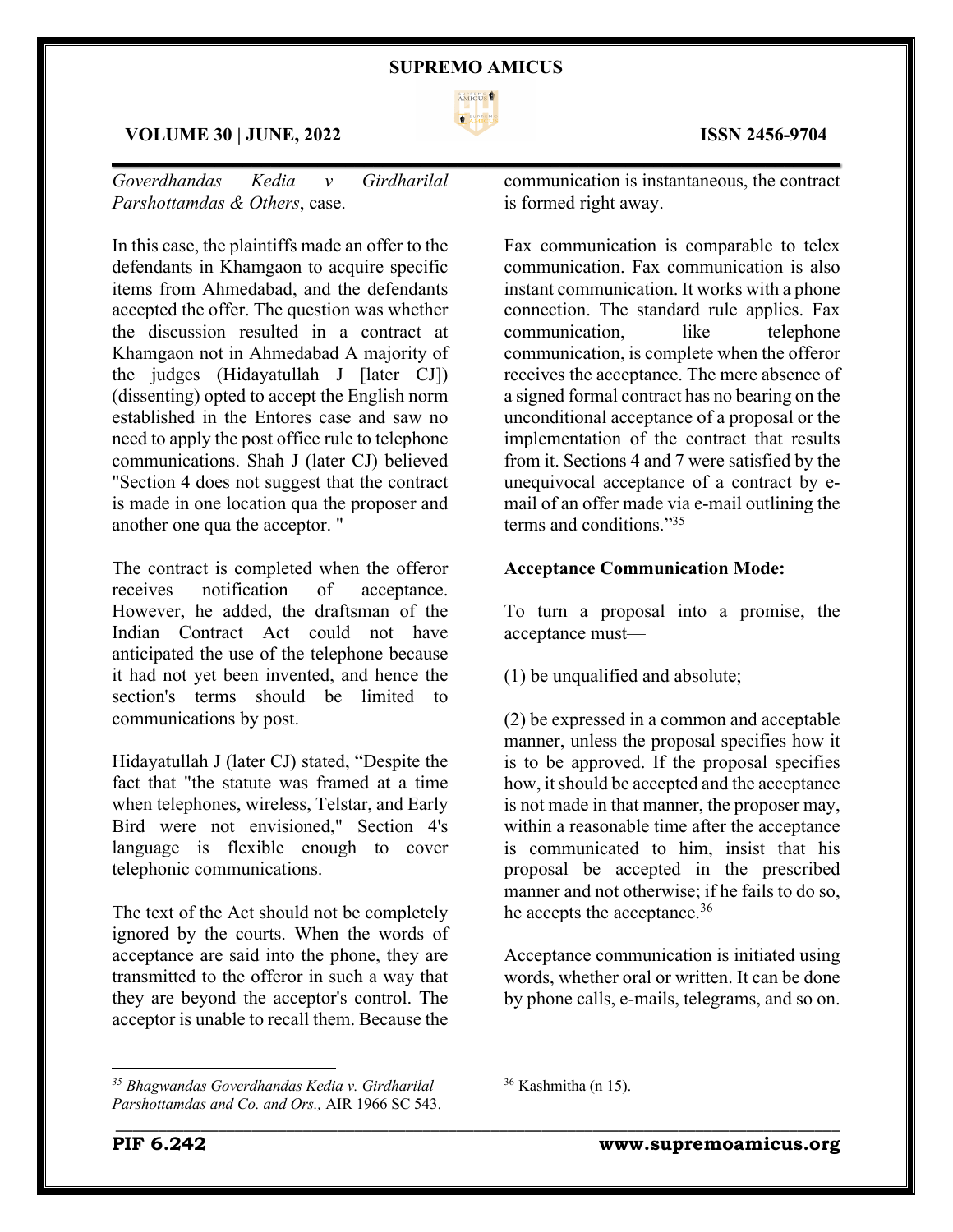

 $\mathcal{L}_\mathcal{L} = \mathcal{L}_\mathcal{L} = \mathcal{L}_\mathcal{L} = \mathcal{L}_\mathcal{L} = \mathcal{L}_\mathcal{L} = \mathcal{L}_\mathcal{L} = \mathcal{L}_\mathcal{L} = \mathcal{L}_\mathcal{L} = \mathcal{L}_\mathcal{L} = \mathcal{L}_\mathcal{L} = \mathcal{L}_\mathcal{L} = \mathcal{L}_\mathcal{L} = \mathcal{L}_\mathcal{L} = \mathcal{L}_\mathcal{L} = \mathcal{L}_\mathcal{L} = \mathcal{L}_\mathcal{L} = \mathcal{L}_\mathcal{L}$ 

#### **VOLUME 30 | JUNE, 2022 ISSN 2456-9704**

Acceptance Communication through Conduct: The offeree conveys his acceptance by his actions. Boarding a bus is an example of acceptance communication through behaviour.

In the case of *Byomkesh Banerjee v. Nani Gopal Banik37*, the company claimed that the letter of allotment of shares had been posted, but the petitioner denied receiving it. The court directed that a notice of allotment, which is viewed as acceptance of an offer to purchase shares, be notified to the allottee when it is delivered under sections 4 and 5. The contract is considered complete from the moment it is signed. It makes no difference whether or not he receives the letter.

In *Hairoon Bibi v. united India Life Insurance Co<sup>38</sup>*, AIR 1947 Mad 122 case, where a premium due on a life insurance policy was sent by money order, it was held that the policy had revived from the date of the money order and not from the date of its receipt by the company. The assured having died in the meantime, his widow recovered the proceeds.

## **REVOCATION AND COMMUNICATION:**

In general terms, the term Revocation means taking back.

According to *Black's Law Dictionary,*  revocation means "The recall of some power, authority, or thing granted, or a destroying or making void of some deed that had existence until the act of revocation made it void. It may be either general, of all acts and things

done before; or special, to revoke a particular thing".

As per Indian Contract Act 1872, section 4:

*The communication of a revocation is complete, — as against the person who makes it, when it is put into a course of transmission to the person to whom it is made, so as to be out of the power of the person who makes it; as against the person to whom it is made, when it comes to his knowledge*39.

For example:

L offers K to sell his property for Rs. 3 lacs and sends him the offer through the medium of post. But, upon changing his mind he wanted to revoke the offer. He sends his revocation of proposal through telegram so that the message of revocation reaches first.

Similarly, K accepts the proposal/ offer of L and sends the acceptance of the offer via post. Later, K wanted to revoke his acceptance. He sends the revocation of acceptance through the telegram.

The Rule is that: The revocation must and should reach before the letters of offer and acceptance reaches.

A common question which arises is the consequence of the situation where the letter of acceptance or the letter of offer and the revocation of acceptance / offer reach at the same time to the receiver.

Through the application of the objective approach to the situation. The letter of revocation would be taken into consideration

\_\_\_\_\_\_\_\_\_\_\_\_\_\_\_\_\_\_\_\_\_\_\_\_\_\_\_\_\_\_\_\_\_\_\_\_\_\_\_\_\_\_\_\_\_\_\_\_\_\_\_\_\_\_\_\_\_\_\_\_\_\_\_\_\_\_\_\_\_\_\_\_\_\_\_\_\_\_\_\_\_\_\_\_\_

<sup>37</sup> *Byomkesh Banerjee v. Nani Gopal Banik,* AIR 1987 Cal 92.

<sup>38</sup> *Hairoon Bibi v. united India Life Insurance Co*, AIR 1947 Mad 122.

<sup>&</sup>lt;sup>39</sup> The Indian Contract Act 1872, s 5.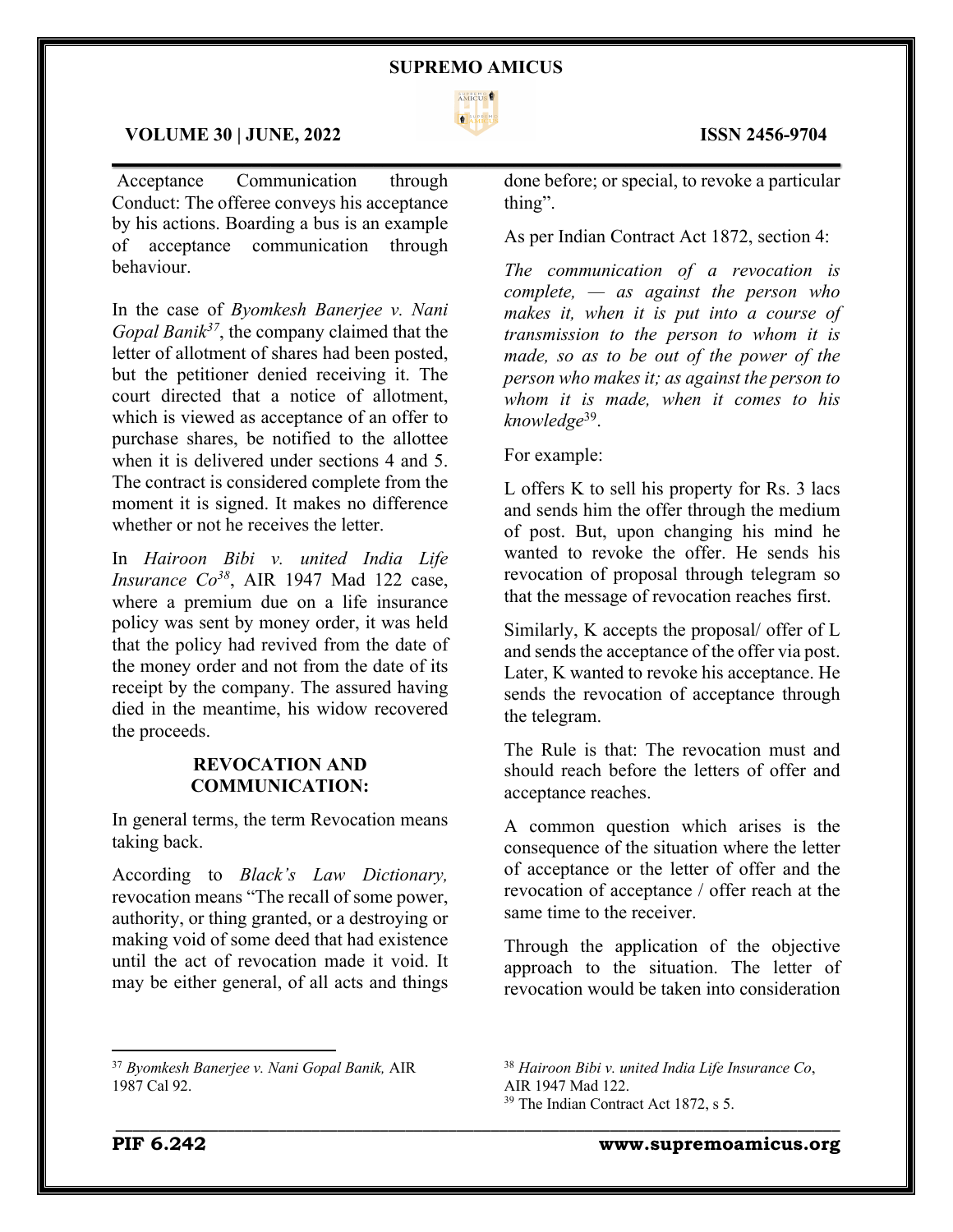

#### **VOLUME 30 | JUNE, 2022 ISSN 2456-9704**

and the letter of acceptance or the offer will be considered invalid.

Following are a few case laws that contain such circumstances:

In *Payne v. Cave<sup>40</sup>*, the plaintiff held an auction to sell his goods, and the defendant made the highest bid, but he withdrew his bid before the auctioneer dropped the hammer. The court ruled that there was no contract because the revocation of the offer occurred before it could be accepted, and the revocation was properly communicated.

In *Byrne & Co v Leon Van Tien Hoven &*  Co.,<sup>41</sup> the defendant submitted an offer to the plaintiff for the sale of goods on October 1st, which arrived on October 11th and was accepted by the plaintiff through letter and telegram. On the 8th of October, the defendant sent another letter of revocation, which was received later. The court had to decide whether or not the revocation was valid. The court ruled in favour of the plaintiff, ruling that the letter of revocation was ineffectual because it arrived after the proposal was accepted and the contract was declared to be made.

The following rules under which the revocation happens in India is through The Indian Contract Act 1879, section 5:

*Revocation of proposals and acceptances. — A proposal may be revoked at any time before the communication of its acceptance is complete as against the proposer, but not afterwards. An acceptance may be revoked at any time before the communication of the* 

*acceptance is complete as against the acceptor, but not afterwards.42*

#### **MODES OF COMMUNICATION:**

There are 2 modes of communication through which the parties can communicate:

### **1. Instantaneous mode of communication:**

Contracts made over the phone are, without a doubt, made at a distance, but communication is rapid and oral. The rule that acceptance is not complete until it is accepted, heard, and understood by the offeror would thus regulate contracts negotiated over the phone just as much as those negotiated in the physical presence of the parties.<sup>43</sup>

When the acceptor communicates through telephone or telex, he will usually know if his communication did not reach the proposer and can try again. The rule is sound and practical since the noise of a flying aircraft may drown out the oral acceptance, or the phone may go dead or feeble and fuzzy, and so not be heard. If the words of acceptance are inaudible and the offeror does not hear or understand them, the acceptance is incomplete, and no contract is created until the acceptor repeats his acceptance so that the offeror can hear it.44

"The Information Technology Act, 2000 provides that unless otherwise agreed, the despatch of an electronic record occurs when it enters a computer resource<sup>45</sup>outside the control of the originator. $46$  If the addressee has identified a computer resource for receipt of an electronic record (for example, if an

<sup>40</sup> *Payne v. Cave*. 3 TR 148.

<sup>41</sup> *Byrne & Co v Leon Van Tien Hoven & Co*.*,* 5 CPD 344

<sup>&</sup>lt;sup>42</sup> The Indian Contract Act 1872, s 5.

<sup>43</sup> Yashod Vardhan, Chitra (n 29) 105.

<sup>44</sup> Ibid.

<sup>&</sup>lt;sup>45</sup> The Information Technology Act 2000, s 2 (1) (k).

<sup>&</sup>lt;sup>46</sup> The Information Technology Act 2000, s  $13(1)$ .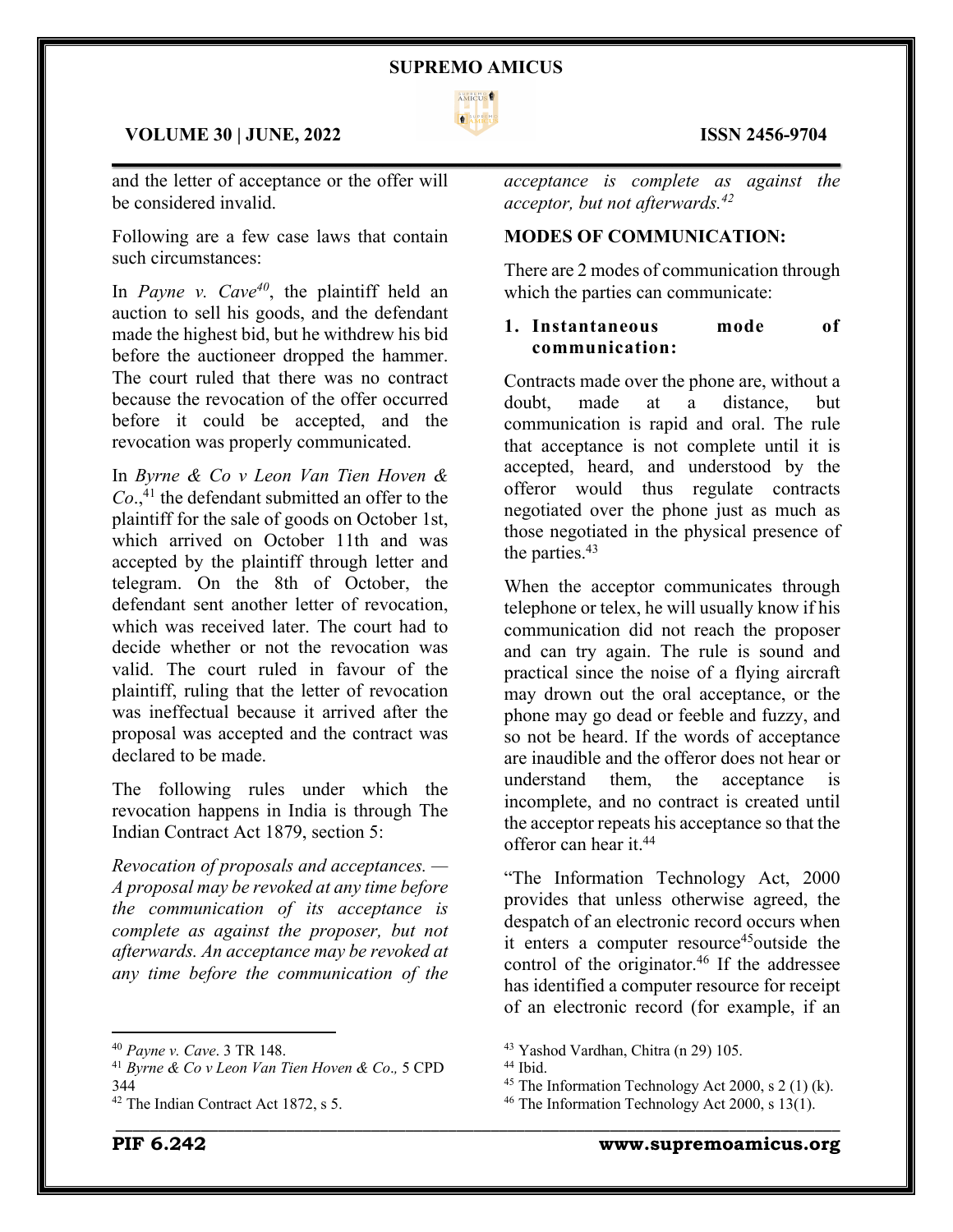

 $\mathcal{L}_\mathcal{L} = \mathcal{L}_\mathcal{L} = \mathcal{L}_\mathcal{L} = \mathcal{L}_\mathcal{L} = \mathcal{L}_\mathcal{L} = \mathcal{L}_\mathcal{L} = \mathcal{L}_\mathcal{L} = \mathcal{L}_\mathcal{L} = \mathcal{L}_\mathcal{L} = \mathcal{L}_\mathcal{L} = \mathcal{L}_\mathcal{L} = \mathcal{L}_\mathcal{L} = \mathcal{L}_\mathcal{L} = \mathcal{L}_\mathcal{L} = \mathcal{L}_\mathcal{L} = \mathcal{L}_\mathcal{L} = \mathcal{L}_\mathcal{L}$ 

#### **VOLUME 30 | JUNE, 2022 ISSN 2456-9704**

offer expressly specifies the address to which acceptance must be sent), and the electronic record is sent to such resource, it is considered received whenever the electronic record enters the designated computer resource. The proposal is accomplished against the proposer once it is in the process of transmission to the person who it's made, so that it is no longer within the control of the person making it. If it is transmitted to a computer resource that is not the intended computer resource instead of the designated computer resource, the record is deemed received when it is retrieved by the addressee. If the addressee has not specified a computer resource or timings, the record is received whenever it enters the addressee's computer resource. The sender of the electronic record has the right to specify that the record supplied is only binding upon receipt of acknowledgement."

When communicating via an "instantaneous" means, such as telephone or telex, the sender knows immediately whether his communication has arrived and has the opportunity to make a suitable communication. The postal rule is an exception to the general rule when communication is transmitted by post or telegram. An acceptance submitted via fax, on the other hand, may not be received at all or may not be readable, and hence should not be effective immediately. An e–mail acceptance may never reach the addressee. The sender's email is "posted" with the addressee's server in the addressee's "mail– box." If the server function is available, the addressee will receive it when he accesses it and downloads the message to his machine.

## It is therefore proposed that the principles of postal communication be made applicable to fax or e–mail communication, or messages delivered by comparable electronic methods,

unless the sender has an instant chance to check the proper communication of the message. However, several courts have ruled that the contract is concluded when acceptance is received, whether by telex, fax, or email.

"While e-mail or Facebook contact is protected by Section 4, there is no clear rule as to whether postal or instant communication rules are deemed to be the same as "contracts" made through Facebook/e-mail/Instagram DMs, etc. If someone sends a message instantly through Facebook or e-mail and reacts to the opposite party, it is known as instant communication; but if the opposite party does not respond instantly, it tends to be non-instant communication in nature, but this is a presumption of rationale and is not confirmed. Therefore, a combination of all modes of modern contact are social media tools. Under Section 13 of the Information Technology Act, 2000*, the transfer of an electronic document occurs as it achieves access to a computing resource that is beyond the jurisdiction of the originator*. There will be a confirmation of the bid in the case of e-mail when the letter reaches the electronic mailbox of the offeree, so the contract is established when the message enters the mailbox of the person to whom it is sent. $47$ <sup>\*</sup>

https://www.jstor.org/stable/24246723?seq=1 > accessed on 24 May 2022.

<sup>&</sup>lt;sup>47</sup> I. Ayres and A. Schwartz, "The no-reading problem in consumer contract law," (2014) 66 (3) Stanford Law Review <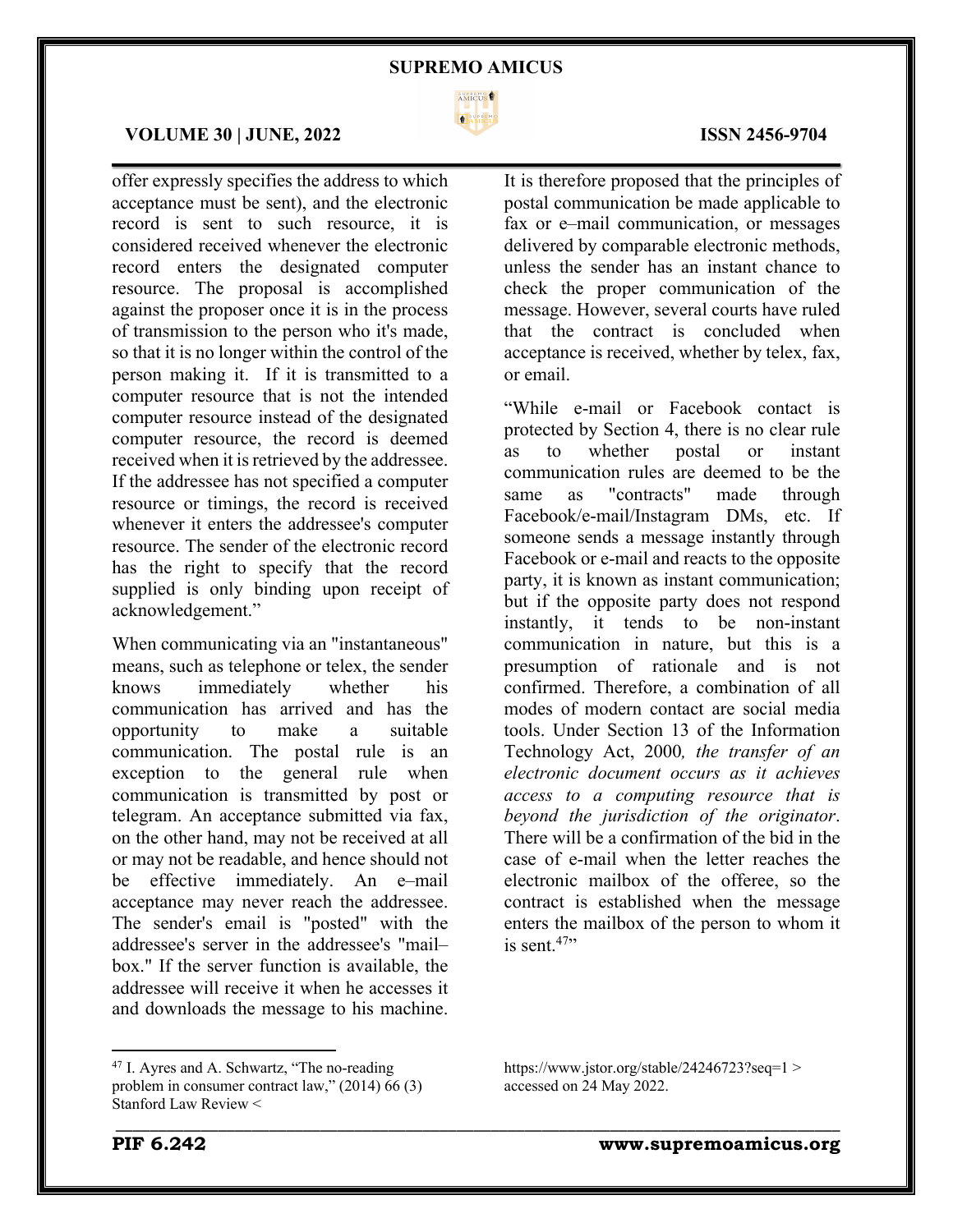

#### **VOLUME 30 | JUNE, 2022 ISSN 2456-9704**

## **2. Non instantaneous mode of communication: '***Postal Rule'*

"Adams v Lindsell established the postal rule that the contract is complete when the acceptance of the offer is placed in a course of transmission by post to the offeror. To the degree that the clause in the section's second paragraph states that acceptance is completed whenever the letter is delivered, it reflects English law. However, it differs from English law in that the acceptance is only binding on the proposer when the letter is posted, and only on the acceptor when the letter has reached the proposer (refer section 5).

"The section's provision on notification of acceptance, as illustrated by the images, is primarily intended to address the issues posed by the establishment of agreements between parties at a distance. As a result, there comes a point during the acceptance process when the intended receiver is bound but the sender is not. Before it is assured that the suggestion will be considered, it becomes a promise. This is a deliberate and significant change from the common law requirement requiring the promise and consideration to be concurrent.

The language of the second paragraph suggests that the proposer must be deemed to have received the acceptance at the time it was sent in order for it to be "out of the acceptor's power," even if the acceptance is not actually received by the proposer, and thus it becomes a promise on which the acceptor can sue.

Where the employee who had offered to voluntarily retire revoked the offer and a letter of acceptance dated one day prior to the

<sup>48</sup> Yashod Vardhan, Chitra (n 29) 105.

revocation was received after the communication of the revocation, it was held that the revocation of offer was valid in the absence of evidence regarding the actual date of posting of the letter of acceptance.

By this technique (i.e., at the time of dispatch), the acceptance may not become a promise if the acceptor's consideration was not a promise but performance—for example, the sale of goods despatched at the proposer's request without prior agreement. The Act makes no mention of the intending purchaser being assumed to have received goods that never arrived; at most, he is deemed to have been informed of their shipping."<sup>48</sup>

Unless the proposal was expressly made conditional on the actual receipt of an acceptance within a prescribed time, or in due course, or unless the acceptor sends a revocation as provided for by the latter part of the section and explained by illustration, a binding contract appears to be formed by a letter of acceptance despatched in the usual way, even if it does not arrive at all, unless the proposal was expressly made conditional on the actual receipt of an acceptance within a prescribed time, or (c)."49

#### **Telegrams:**

<sup>50</sup> Ibid 106.

\_\_\_\_\_\_\_\_\_\_\_\_\_\_\_\_\_\_\_\_\_\_\_\_\_\_\_\_\_\_\_\_\_\_\_\_\_\_\_\_\_\_\_\_\_\_\_\_\_\_\_\_\_\_\_\_\_\_\_\_\_\_\_\_\_\_\_\_\_\_\_\_\_\_\_\_\_\_\_\_\_\_\_\_\_

The rule for telegrams is the same as it is for letters by post: acceptance is complete when the telegram is turned over for dispatch to the telegraph office.<sup>50</sup> This question is no longer relevant because the service for sending telegrams has been stopped.

<sup>49</sup> Yashod Vardhan, Chitra (n 29) 105.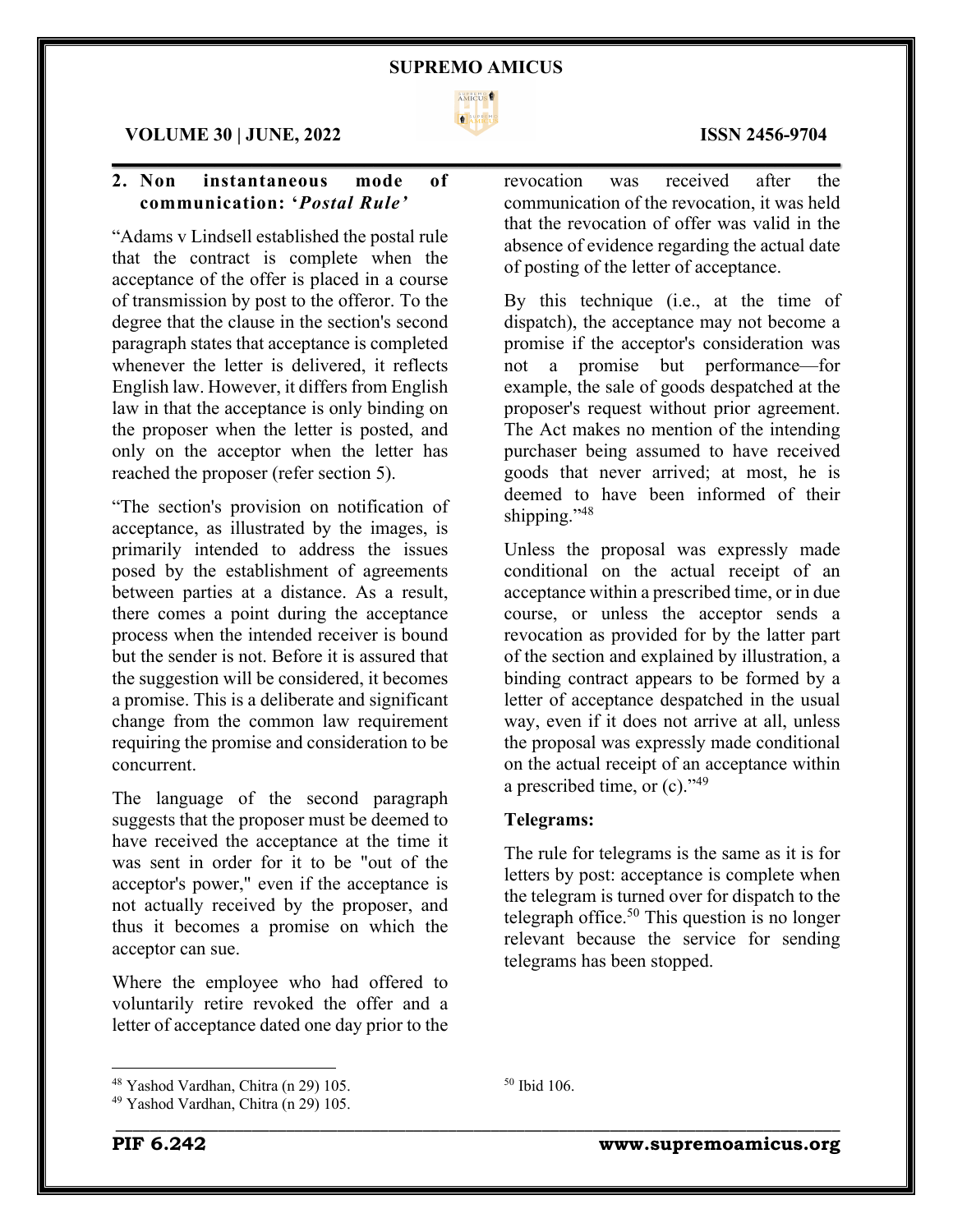

acceptance.

\_\_\_\_\_\_\_\_\_\_\_\_\_\_\_\_\_\_\_\_\_\_\_\_\_\_\_\_\_\_\_\_\_\_\_\_\_\_\_\_\_\_\_\_\_\_\_\_\_\_\_\_\_\_\_\_\_\_\_\_\_\_\_\_\_\_\_\_\_\_\_\_\_\_\_\_\_\_\_\_\_\_\_\_\_

#### **VOLUME 30 | JUNE, 2022 ISSN 2456-9704**

## **Mails:**

Although e-mail communication has some of the trappings of instant communication, it is a fragmented process with numerous steps. The e-mail message is divided into packets and distributed over several routes. Furthermore, unlike with instantaneous modes of communication, the sender has no idea if the e-mail transmission was successful, because even while he receives a delivery receipt, it simply indicates delivery to mailbox and does not show that the other party is aware of the receipt. Thus, e-mail messages come under the purview of noninstantaneous communication. The abovementioned default rules will apply to e-mail contracts.51

#### **CONCLUSION:**

Communication plays a key role from the formation of the contract to the end of the contract. There is a lot of significance to the word 'communication' in here due to the consent of the parties. For a contract to form, there requires an offer and the offer must be accepted, then there would be negotiations regarding the clauses present in the contract. There also chances of having a counter offer. Both the parties are benefitted due to the contract, which makes it essential to clarify and communicate all the terms, conditions and clauses present in the contract. In case either of the parties would want to revoke their acceptance or the offer itself, the revocation shall be communicated to the other party.

However, in some instances, communication of approval is not required. The offeror may provide a certain form of acceptance, and the

#### implies that acting on its terms is adequate

acceptor must simply follow that mode. Then there may be an offer that

In the present era there is an enormous usage of the instantaneous mode of communication. Since there are improvements in the technology, the offer or the acceptance can be communicated quickly. Even though people are far off from each other, they can communicate within some time which actually makes the process of contracting easier and is time saving. With the evolution of social media platforms like Facebook, Instagram and WhatsApp, etc., where people can communicate about their offer or the acceptance and the maintenance of the records regarding the acceptance and the proposal would be recorded. Mails have become the official mode of internet business communication, but they come under the purview of the non-instantaneous mode of communication. Even though, it delivers the messages quickly, the sender of the mail wouldn't know the status of the mail whether it has been checked or unchecked.

The postal mode of communication has been reduced since a lot of problems were faced due to it. Mainly due to the time duration that takes to deliver the proposal or the acceptance or the letter of revocation. In recent days, the postal mode is only used and also rarely used for the official purposes. People are choosing instantaneous communication methods as they are time saving. For the benefit of both the parties, communication always solves the issues and nuances present between them so that the contract could run smoothly throughout its

<sup>51</sup> Ashank, 'Emails and Contracts' (*Legal Services India. Com)* <

http://www.legalservicesindia.com/article/2326/Emai

ls-and-contracts---communication-and-validity.html > accessed on 24 May 2022.